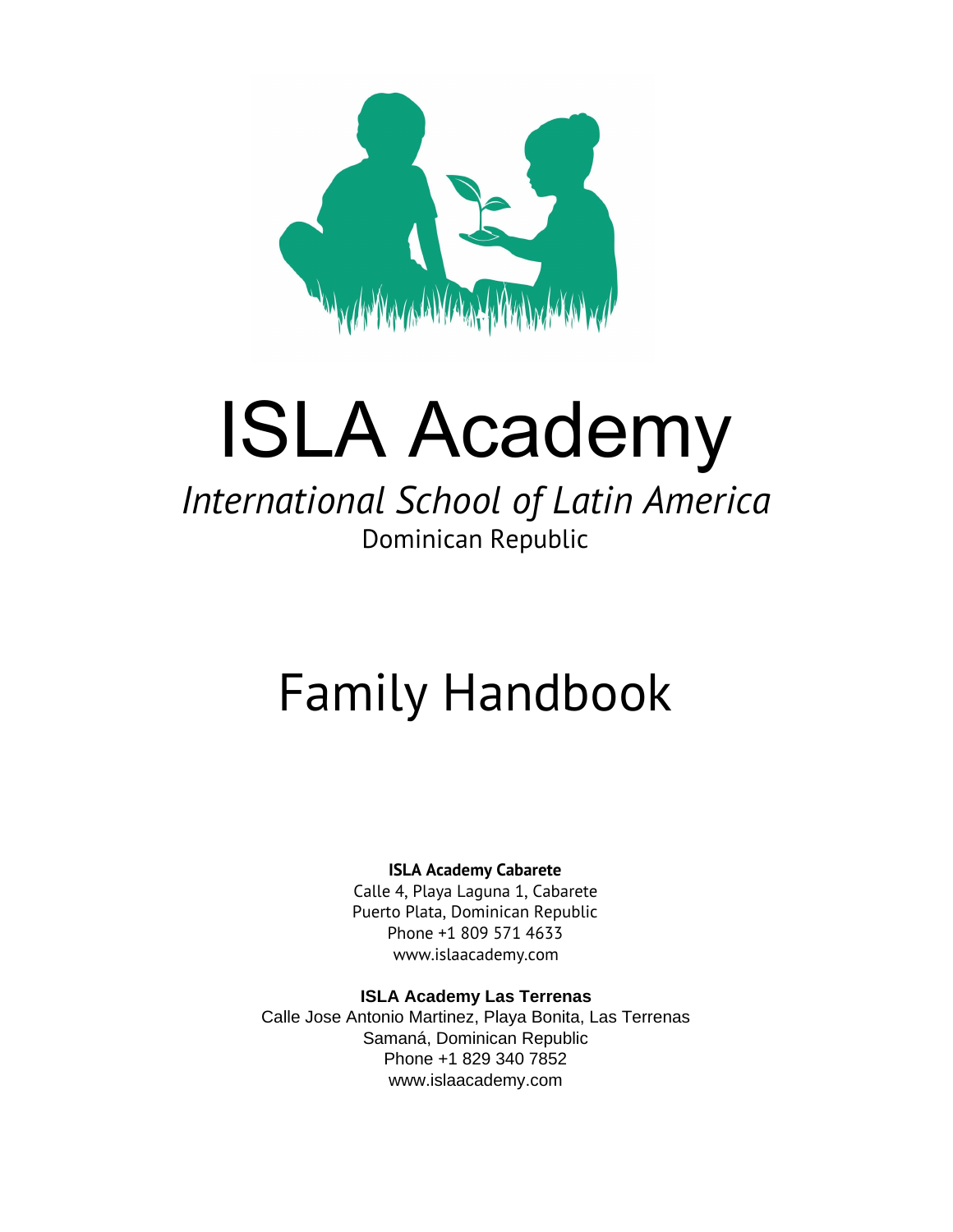### **TABLE OF CONTENTS**

| Mission                                            | 3              |
|----------------------------------------------------|----------------|
|                                                    | 3              |
|                                                    |                |
| Respect for the Rights of Others                   | $\overline{4}$ |
|                                                    | $\overline{4}$ |
|                                                    | 4              |
|                                                    | 4              |
| Sanctions Related to Misbehavior                   | 5              |
|                                                    | 6              |
|                                                    | 7              |
|                                                    | 7              |
| Discipline and Guidance Procedures                 | 8              |
|                                                    |                |
| Arrival, Departure, and Release Procedures 9       |                |
|                                                    |                |
|                                                    |                |
|                                                    |                |
|                                                    |                |
|                                                    |                |
| Enrollment and Withdrawal Procedures  12           |                |
|                                                    |                |
|                                                    |                |
|                                                    | 14             |
|                                                    | 14             |
|                                                    | 14             |
|                                                    |                |
| Minimum Technology Requirements                    | 15             |
| Health/ Safety Guidelines, Illness, and Exclusion, |                |
|                                                    | 17             |
| Accident or Medical Emergency                      | 18             |
|                                                    | 18             |
|                                                    | 18             |
| Personal Property/ Lost and Found18                |                |
|                                                    | 18             |
|                                                    | 19             |
|                                                    |                |
|                                                    | 19             |
| Parent Participation, Volunteering                 |                |
|                                                    | 19             |
|                                                    | 19             |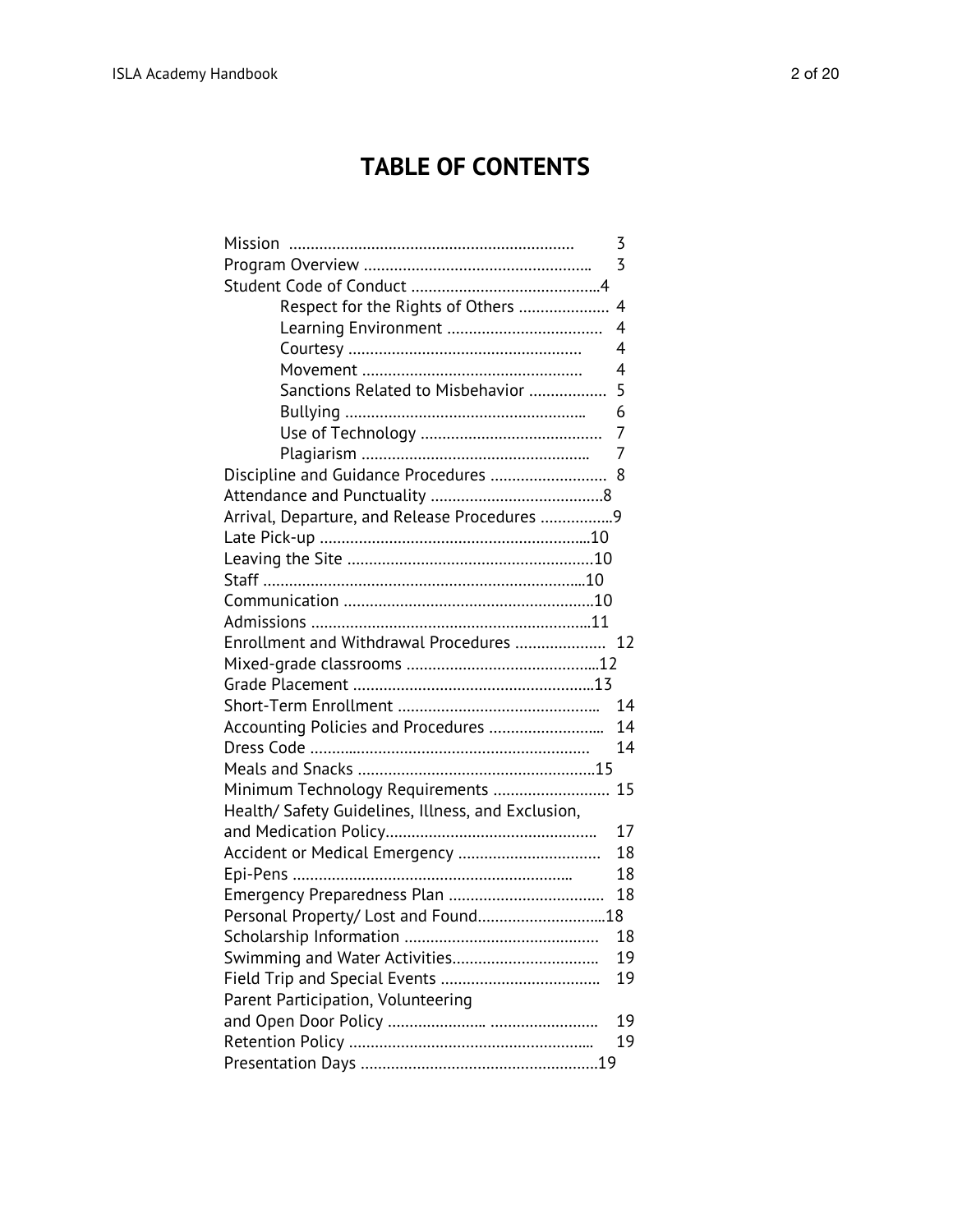#### **MISSION**

ISLA Academy believes that learning is most effective when students understand how their education connects to their own lives. For this reason, we focus on concept-based learning through the process of inquiry. Students learn big ideas that transcend time, place, and situation, preparing them to be citizens of the world. The world is rapidly changing and it is our mission to help prepare students for that world. We put an emphasis on personalized education, in which each student takes ownership of their own learning. Individuality is encouraged and students come to realize that their talents and interests are valuable and can be used to present their understanding and make connections. ISLA Academy is academically rigorous, but we place value on educating the whole child by building character education into our integrated trans-disciplinary units. Most importantly, we understand that learning happens by doing. "Tell me and I forget, teach me and I may remember, involve me and I learn."

#### **Educational Values That Guide Our Mission**

ISLA Academy guides its practices by adhering to the following set of guiding principles:

- 1. We belong to our planet, our country, and especially our community. We are aware of our connection to others.
- 2. We are all unique and special. Each person has something to contribute and we value the differences among us all.
- 3. We are protectors of the environment. We love the land and want to keep it beautiful.
- 4. We ask the difficult questions and are always searching for more. We love learning!
- 5. We are creative. Through artistic expression, we inspire others and help to make the world a more interesting place.
- 6. We care about others. We always try to remember the effect that our actions have on others. We try to be good people in all that we do.
- 7. We love to be challenged. We learn by doing, by making mistakes, and by improving ourselves.
- 8. We believe that everyone deserves peace and happiness. We use our knowledge, creativity, and generosity to help others in need.

#### **PROGRAM OVERVIEW**

We provide enriching, fun, hands-on, experiential education that is rigorous and based on the highest standards of international education. ISLA Academy students use guided inquiry to ask and answer questions about the world around them. Led by a team of highly experienced educators, our students reach their highest potential through evidence-based learning, accurate assessment, and proven curriculum.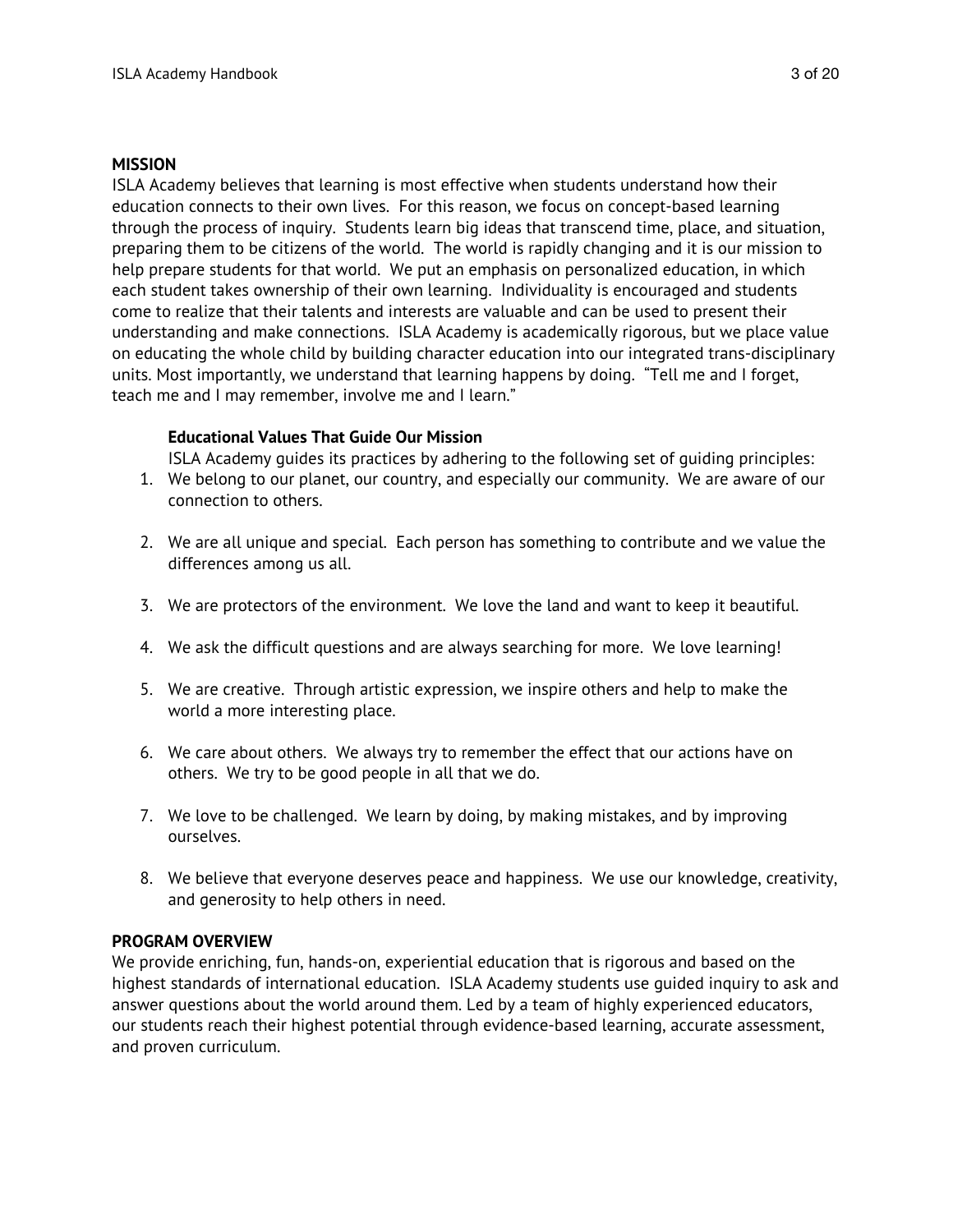#### **CODE OF CONDUCT FOR STUDENTS**

This Code of Conduct is one of the means by which all of the people who work and study at ISLA Academy will live up to its mission. The Academy on the one hand, and individual students on the other, have justifiable expectations of each other, including:

- Students have a right to expect and the Academy has a responsibility to provide a secure, nurturing environment for learning.
- Student behavior should reflect and contribute to that safe, friendly, environment; the Academy will not tolerate behavior that undermines it.

#### **RESPECT FOR THE RIGHTS OF OTHERS**

Students are expected to respect the rights, needs and feelings of others in order to promote the dignity, health and safety of all. In particular, no one may initiate, nor shall anyone be expected to tolerate:

- Bullying, intimidation, teasing or ostracizing (verbal or physical);
- The use of offensive language; or
- Offensive use of electronic communication;
- Public displays of intimate behavior between students may cause offense to others and are therefore not appropriate.

#### **THE LEARNING ENVIRONMENT**

ISLA Academy should offer a safe, clean and comfortable place in which to work and study. Looking after the environment is the responsibility of each member of the ISLA Academy community.

- Dropped rubbish causes our environment to be untidy and unhealthy. Rubbish and recycling bins are provided and should be used appropriately according to the nature of the rubbish.
- Food and drink should only be consumed in the designated areas and at the appropriate times.
- Students should be responsible for helping to keep the school clean and tidy. This will assist cleaners and other support staff in their work.

#### **COURTESY**

Courtesy is an important part of our daily lives. It costs nothing but shows our respect for each other and makes life more pleasant for everyone. Courtesy involves, for example: speaking politely, listening carefully, doing as requested, making visitors welcome, not interrupting conversations, not pushing.

Positive examples of courteous behavior in the classroom would be:

- Addressing each other by name whenever possible;
- Using polite language such as "Excuse me", "Good Morning", "Please", and "Thank you";
- Apologizing for accidentally hurting or inconveniencing someone;
- Having the correct equipment and appropriate materials for each lesson;
- Apologizing and giving an appropriate reason for tardiness;
- Showing respect for other people's views and opinions and not ridiculing their mistakes;
- Packing away lesson materials only when asked to do so;
- Doing as reasonably requested by a member of staff.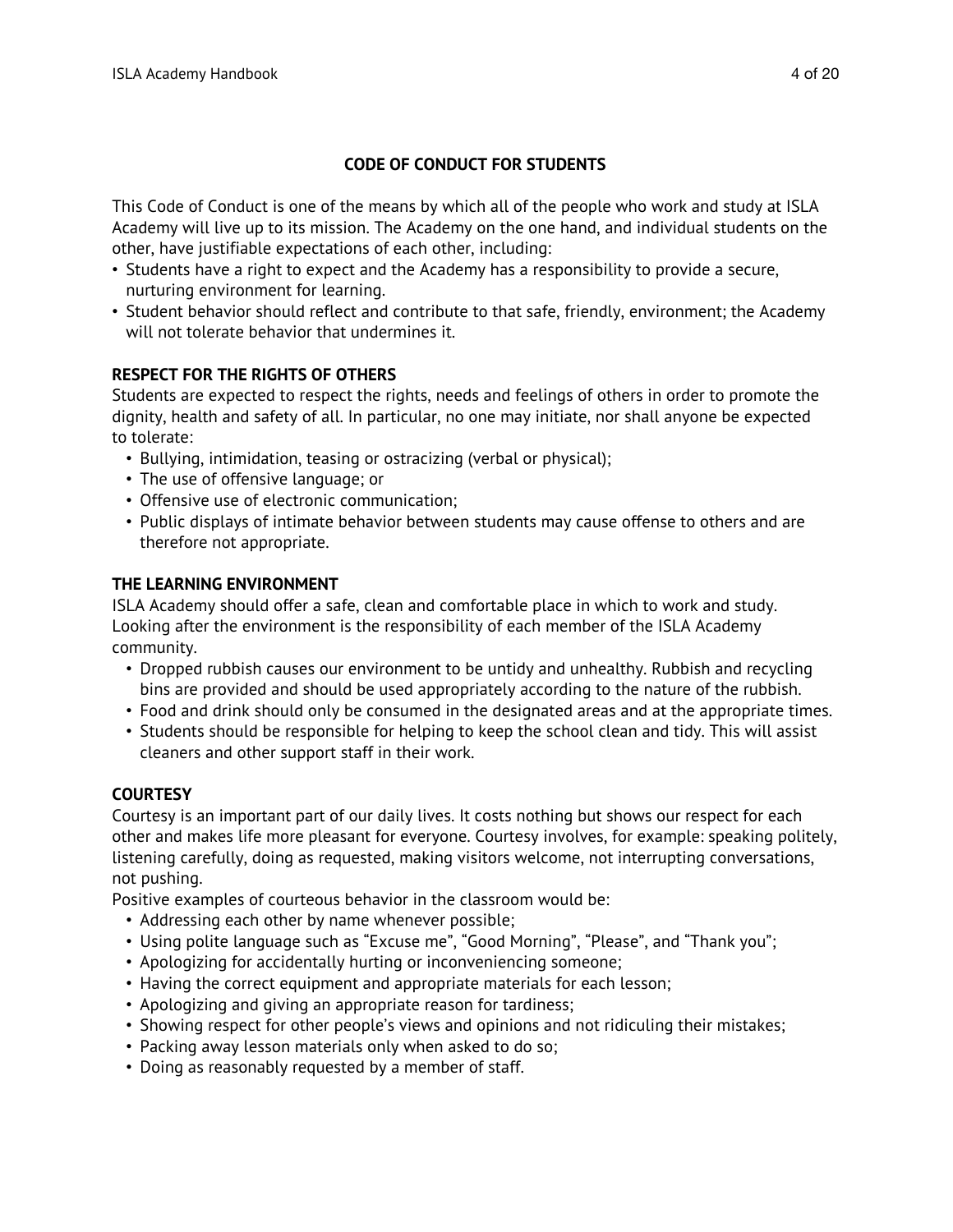#### **MOVEMENT**

For safety reasons everyone must take care when moving around our campus. At some times our paths and staircases become crowded and may be slippery. Students should:

- Take particular care in the vicinity of younger students.
- Give way to visitors and other adults, and help anyone whose hands are full.

#### **SANCTIONS RELATED TO MISBEHAVIOR**

Students are accountable for their actions; they are responsible for conducting themselves properly, in a way that upholds the reputation of ISLA Academy, and in a manner appropriate to their age and level of maturity. Should any student persist in misbehaving, parents will be informed when appropriate. ISLA Academy will use discretion when applying sanctions, according to the seriousness of the offense and will take into account such factors as past history of misbehaviors, circumstances under which the misbehavior occurred, the age of the student, and other factors which are perceived to be relevant. Misbehaviors are categorized in four levels. The list below gives examples of misbehavior at each level – this list is not therefore exhaustive.

#### LEVEL 1 INFRACTIONS

Misbehaviors at this level represent minor infractions of procedures which regulate the orderly operation of ISLA Academy, its environment, and the teaching and learning process.

- Showing disrespect for others or for the surrounding environment
- Littering
- Being deliberately late to school or class
- Failure to complete work to a deadline
- Minor defacing of school property
- Inappropriate personal appearance
- Use of offensive language
- Hindering the progress of other students
- Inappropriate use of the internet

#### LEVEL 2 INFRACTIONS

In this level are included misbehaviors whose frequency or seriousness tends to disrupt the teaching and learning environment of the Academy.

- Repeats or more serious examples of the kinds of misbehavior at Level 1
- Seriously disruptive behavior
- Petty theft
- Defiance
- Bullying, intimidation, teasing or ostracizing of other students (verbal or physical)
- Cheating or copying another student's work
- Truancy from lessons or leaving the campus or school-related activities without permission
- Use of obscene language or gestures
- Possession or distribution of offensive material
- Anti-social behavior e.g. minor scuffles

#### LEVEL 3 INFRACTIONS

The consequences of these misbehaviors may have a lasting effect on the individual or may pose a threat to the health, safety and security of others and/or the reputation of ISLA Academy.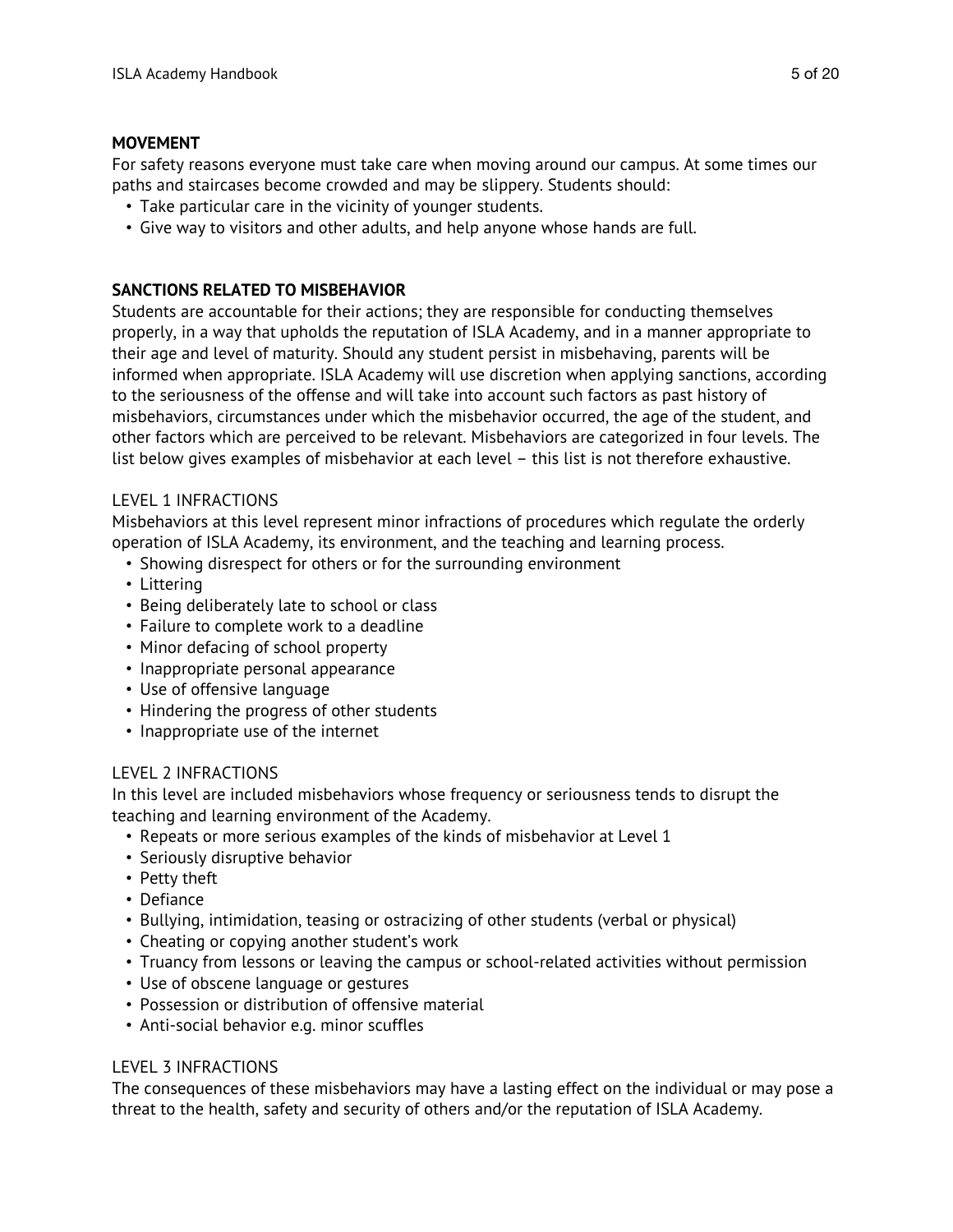ISLA Academy Handbook 6 of 20

- Repeats or more serious examples of the kinds of misbehavior at Levels 1 or 2
- Possession, use or sale of stolen property
- Tampering with devices designed to ensure the health, safety and security of others
- Plagiarism unauthorized use of another person's work
- Stealing
- Vandalism
- Fighting
- Gambling
- Physically threatening other students
- Possession, viewing or distribution of pornographic materials
- Inappropriate body contact
- Possession, use or sale of tobacco
- Possession, use or sale of alcohol
- Serious acts of defiance or threatening an employee of ISLA Academy
- Posting of unauthorized and/or inappropriate electronic or real images in public access locations which are directly or indirectly related to ISLA Academy, its employees or students.

#### LEVEL 4 INFRACTIONS

Represented in this level are acts which are clearly criminal or present a direct threat to the welfare of others or may result in violence to persons or damage to property.

- Extortion of other students
- Indecent exposure
- Major vandalism
- Arson
- Assault
- Serious theft
- Possession, consumption or trafficking of illegal drugs
- Possession of drug-related articles
- Possession of a prohibited weapon

#### **BULLYING**

At ISLA Academy, it is expected that all community members will be free to learn, teach and work in a safe, secure and non-threatening environment based on mutual trust and respect. This includes respect of personal feelings, the traditions and customs of religions and cultures, and gender. Each member of the ISLA Academy community (including but not limited to students, faculty, support staff, parents, coaches, guests and volunteers) is expected to be responsible for his/her own behaviors, to exercise self-discipline, and to refrain from behaviors which interfere with other members' right to learn and work in a safe and healthy environment.

Harassment is any behavior or comment that is known, or should be known, to be inappropriate, unwanted, demeaning, or cruel that makes the victim, or target, feel uncomfortable, embarrassed, threatened or humiliated. It can include negative comments or messages (written or via technology), putdowns, sexual references, gestures, name calling, humiliation, mean tricks or any action/communication that are interpreted in a negative manner. Harassment is sometimes a single act, but more often is composed of repeated acts performed over time.

Bullying is a form of harassment that is characterized by repeated and escalating incidences of purposeful and hurtful actions, either direct or indirect, that make it more and more difficult for the victim to escape. Victims live with fear and anxiety, not knowing when or how serious the next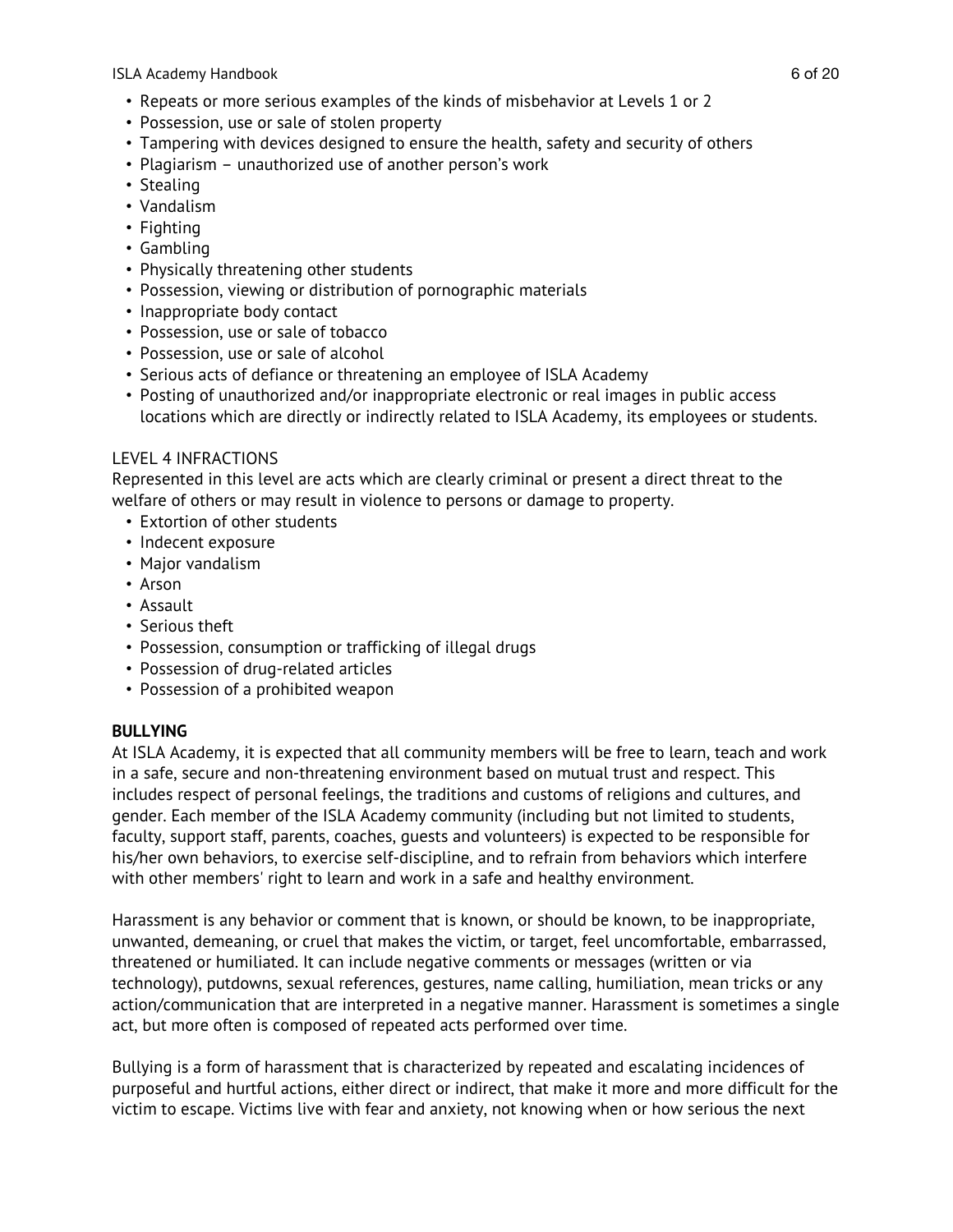#### ISLA Academy Handbook 7 of 20

'attack' will be. Bullying is a distinct form of aggressive behavior where the "bully" is perceived to have more power than the victim. Bullying may be physical, verbal, social, sexual, gender, or cyber/technology based.

Any form of harassment or bullying will not be tolerated at ISLA Academy. Any such incidence should be reported to the teacher, coordinator, or director. Students who are found to be guilty of harassment or bullying will be subject to appropriate disciplinary action depending on the circumstances of the case. Serious cases could be subject to suspension or expulsion.

After the investigation and substantiation of an incident, the actions taken by the administration will be communicated directly to all parties involved including appropriate faculty/students as well as parents/guardians of the victim, perpetrator and witnesses (as applicable). In addition, ISLA Academy will offer proactive and sympathetic support to those directly involved with counseling, mediation, or assertiveness training. All incidents/actions will be documented to assess the effectiveness of ISLA Academy's interventions in enforcing a policy of zero tolerance for harassment and bullying.

#### **USE OF TECHNOLOGY**

ISLA students are given great freedom in their use of technology, but as with any freedom, it comes with great responsibility. During class periods, students are strictly prohibited from web-browsing, streaming, and social media that is not directly related to the lesson, unless otherwise permitted by the teacher.

Offensive content and pornography is strictly prohibited at all times while on ISLA Academy campus.

Repeated infractions may result in confiscation of device and parent notification.

#### **PLAGIARISM**

ISLA Academy defines plagiarism as presenting the work of someone else and claiming it as your own. If you present someone's words, thoughts or data as your own, you are committing plagiarism. The location of the information is irrelevant when it comes to plagiarism; information from the Internet is equivalent to information from a physical book or journal.

What constitutes plagiarism or cheating?

If you submit an assignment that contains work that is not your own, without indicating this to the marker (acknowledging your sources), you are committing 'plagiarism' and this is an offense. This might occur in an assignment when:

- using a choice phrase or sentence that you have come across
- copying word-for-word directly from a text
- paraphrasing the words from a text very closely
- using text downloaded from the internet
- borrowing statistics or assembled facts from another person or source
- copying or downloading figures, photographs, pictures or diagrams without acknowledging your sources
- copying from the notes or essays of a fellow student
- copying from your own notes, on a text, tutorial, video or lecture, that contain direct quotations

To avoid plagiarism you must cite the original author every time you: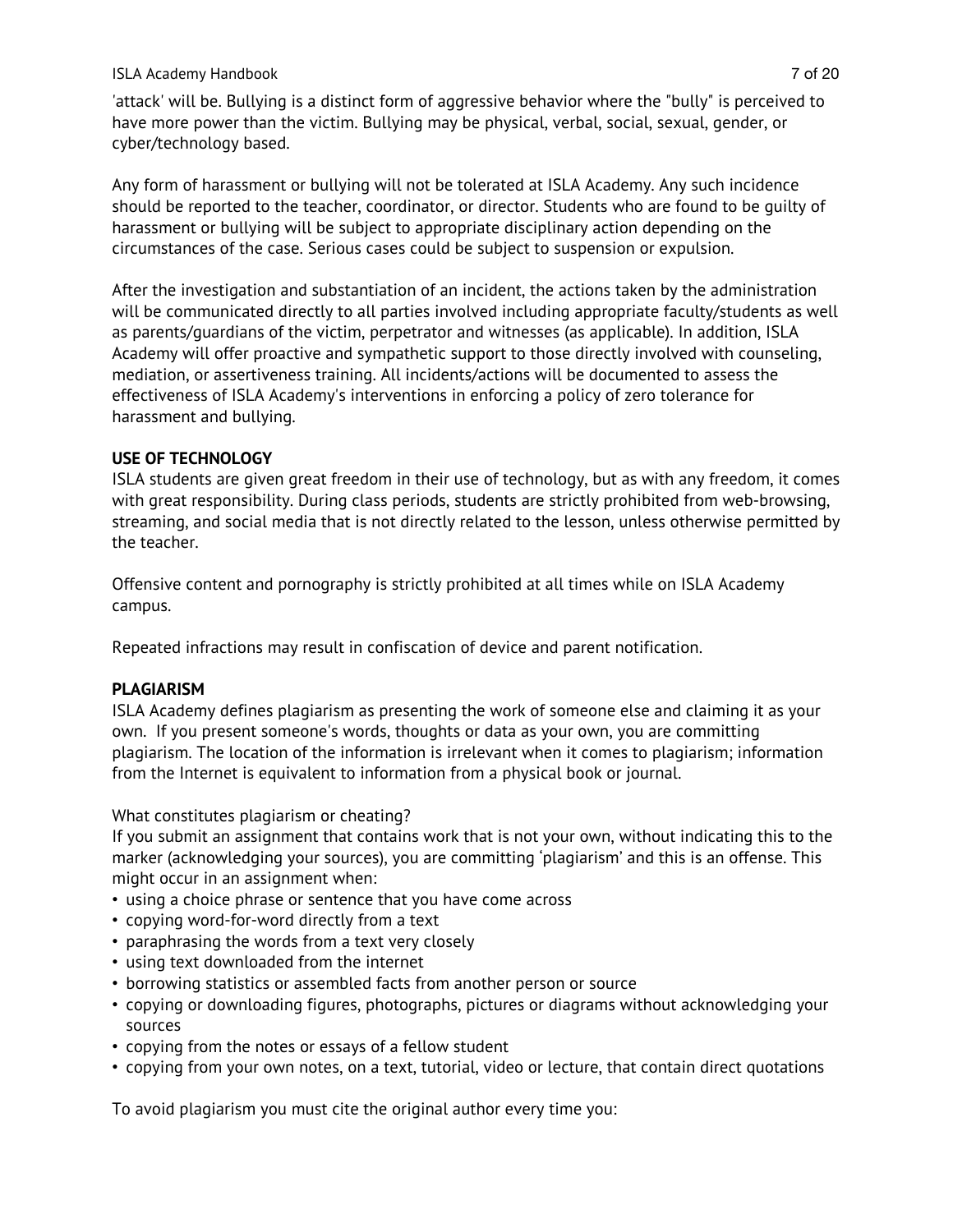ISLA Academy Handbook 8 of 20

- Use an author's exact written or spoken words. In this case, you must also identify the words by enclosing them with quotation marks or indenting the quote on both sides of the margin
- Paraphrase someone's written or spoken words
- Use facts provided by someone else that are not common knowledge
- Make significant use of someone's ideas or theories
- It is also plagiarism to pay a person or Internet service for a paper, hand in someone else's paper as your own, or cut and paste text from the Internet to your paper without citing the source.

#### **Submission of the Same Work to More Than One Course**

It is the expectation of every course that all work submitted for a course or for any other academic purpose will have been done solely for that course or for that purpose. If the same or similar work is to be submitted to any other course or used for any other academic purpose within ISLA Academy, the prior written permission of the instructor must be obtained. A student who submits the same or similar work to more than one course or for more than one academic purpose within ISLA Academy without such prior permission is subject to disciplinary action.

#### **Consequences**

Students caught plagiarizing may face either academic or disciplinary negative consequences. Instructors who determine that a paper includes plagiarized material can take academic measures, such as giving a failing grade for the paper. If the instructor decides that disciplinary measures should be taken, the case will be referred to the director. If the student is found responsible following formal procedures, the student may face a number of sanctions—including suspension. Whatever the sanction, academic integrity action by ISLA administration becomes a part of the student's academic record.

#### **DISCIPLINE AND GUIDANCE PROCEDURES**

Self-management skills and positive social interactions among students and adults are encouraged and maximize everyone's enjoyment at ISLA Academy. Self-management skills are taught according to the following guidelines:

- Consistent rules are clearly stated. Students are expected to work and play within known limits.
- Behavior expected of students is age appropriate and according to development level.
- An atmosphere of trust is established in order for students to know that they will not be hurt nor allowed to hurt others.
- Staff members strive to help students become acquainted with themselves and their feelings. This will help them learn to cope with their feelings and control them responsibly.

Repeatedly disruptive or dangerous behavior will be discussed with the student's parent. Staff will make reasonable effort to work with the child and his/ her family to resolve behavioral problems. Unresolved disruptive or dangerous behavior may result in loss of privileges or activities, suspension or termination from the program.

#### **ATTENDANCE AND PUNCTUALITY**

Attendance is expected on all academic days, as published in the ISLA Academy Calendar, unless a student must be absent for medical or other legitimate reasons. Absence procedures are designed to help us keep track of our students and to ensure that there is a responsible adult supervising the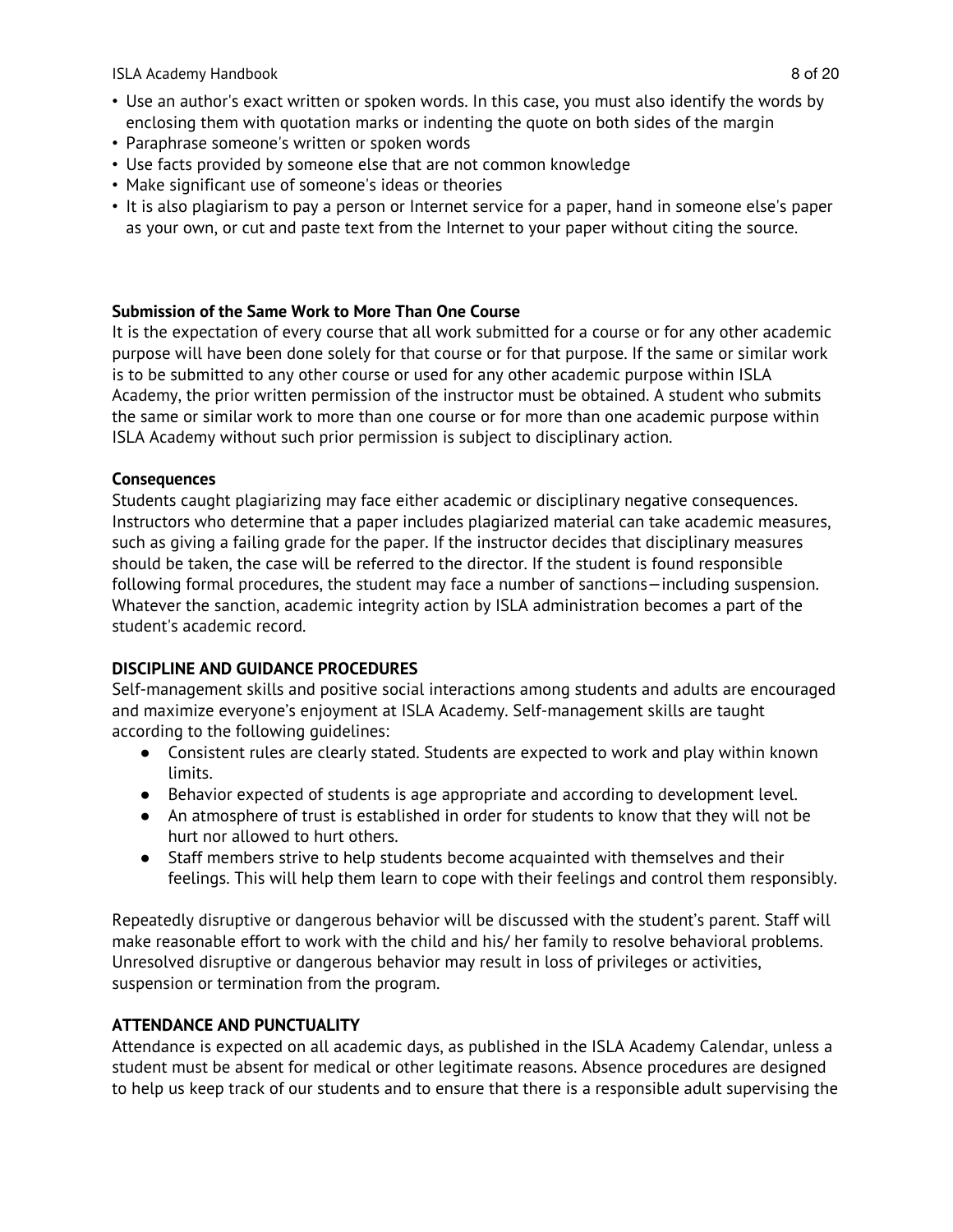#### ISLA Academy Handbook 9 of 20

children at all times. Please take the time to let us know if your child will be late or absent from class by sending an email to islaoffice@islaacademy.com

- Short Absence: Parents should contact the office in the morning before 8:30 am if their child is going to be absent for any reason. This will allow the Academy to be sure all children are safe and accounted for.
- Local Leaves and Vacation Extensions: A local leave occurs when a family leaves the Dominican Republic on a trip that requires students to miss some days of classes. Parents should notify the office as soon as possible if they will be taking a local leave. Parents are discouraged from extending their vacation beyond the Academy's scheduled vacation calendar. However, we recognize that, in practice long distances may sometimes require students to extend their vacation. Parents should notify the Academy as soon as possible if they will be extending their child's vacation.
- Attendance is taken daily at 8:30 a.m. Any student who arrives after 8:30 a.m. will be noted as tardy.
- Students are expected to be punctual for registration.
- Teachers should be informed by parents in advance of any appointments (e.g. medical/dental) during school. Whenever possible, appointments should be made outside of academy hours. Excused tardies or absences for alternative educational opportunities must be approved by the director.

#### **ARRIVAL, DEPARTURE AND RELEASE PROCEDURES Cabarete campus.**

Arrival is between 8:00-8:30 a.m. for all students. Upon arrival, students may play in the playground until the first bell at 8:25 am. Teachers will then lead students to their classrooms at that time.. All vehicles, aside from school buses and motorcycles, should drop off students at the end of the "T", and proceed to the left to make a circle around the Playa Laguna 1 neighborhood. School buses and motorcycles may enter the school parking lot for drop off before proceeding through the exit route. Parents who walk their child/ children to class should park along the right side of the main street.

If a student arrives after 8:30, or is otherwise late for class, students are instructed to first pass by the secretary's desk for a late pass before proceeding to class. To minimize classroom distraction, we ask that parents do not walk their child to the classroom if the class is already in session. If your child requires supervision, a member of the staff will escort them to their classroom.

Pick-up for Half Day students is between 12:30-1:00 p.m. Pick-up for Full Day students is between 3:00-3:30.

If your child will be picked up before their regular dismissal time, please go to the front office to sign the Early Release form. Your child will be called from their classroom by an ISLA Academy staff member.

Dismissal is between 3:00-3:30 p.m. If parking your vehicle, please do so along the right hand side of the main road of Playa Laguna. If you are making a driving pick up, an ISLA staff member will call your child from the play area. If your child is not ready for pick-up, please turn to the left and find a parking spot along the beach access road until they can be walked to your car. All afternoon traffic should turn left at the "T", to make a loop around the Playa Laguna neighborhood. We ask that all parents please wait outside the gate until dismissal begins.

Your child will only be released to the persons listed on the emergency or authorized pick-up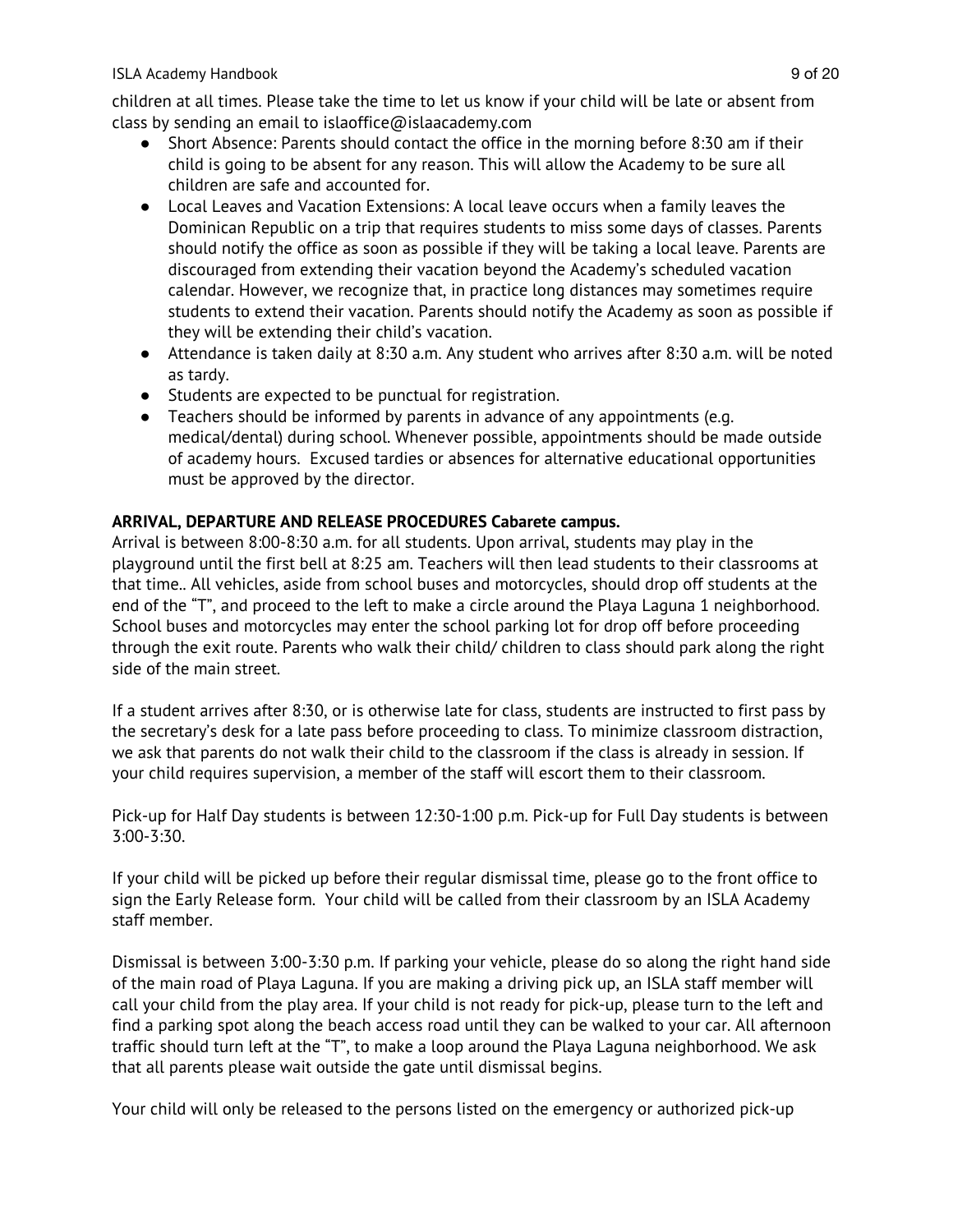#### ISLA Academy Handbook 10 of 20

section of the enrollment form. Our staff retains the right to ask for identification from anyone who is unfamiliar. Only those designated on our enrollment form will be allowed to modify your information. All changes must be made with the director or coordinator. Please be aware that we do this for the safety and protection of the children in our programs.

If you wish for your child to have permission to walk or ride their bike home, this should be indicated on their registration form or in writing delivered to the office..

#### **LATE PICK-UP**

ISLA Academy withholds the right to fine a parent for late pick-ups at the rate of \$15 USD for every 15 minutes after designated pick-up times. Any child picked up after 3:45 will need to be signed-out.

If the parent of a Half-Day student wishes their child to stay the whole day, the parent will only be charged at the regular Full Day rate if notice is given within more than 24 hours. Notice of less than 24 hours will incur a fine of \$25 USD.

#### **LEAVING THE SITE**

ISLA Academy takes the responsibility it has for students while in session very seriously. We need to know who is on the site at all times. Students may only leave the premises during the school day with the express permission of a member of the administrative staff.

ISLA Academy observes all Dominican national holidays with a one-week Fall Break, a three-week Winter Break, and a one-week Spring Break. We respect the right of any families to observe their countries' national or religious holidays. Please see our detailed Academic Calendar for more information.

ISLA Academy's academic day runs from 8:30 am-3:00 pm.

#### **STAFF**

All ISLA Academy lead teachers hold a minimum of a four-year college degree and are highly experienced and trained in the most up-to-date practices of education.

ISLA Academy Preschool strives to maintain a staff to child ratio of 1 staff member for every 6 children, aged 2-3. This is based on our philosophy that we can provide safer supervision and our staff members can be more responsive and nurturing to the children in their care.

A staff member certified in CPR will be on-site at all times.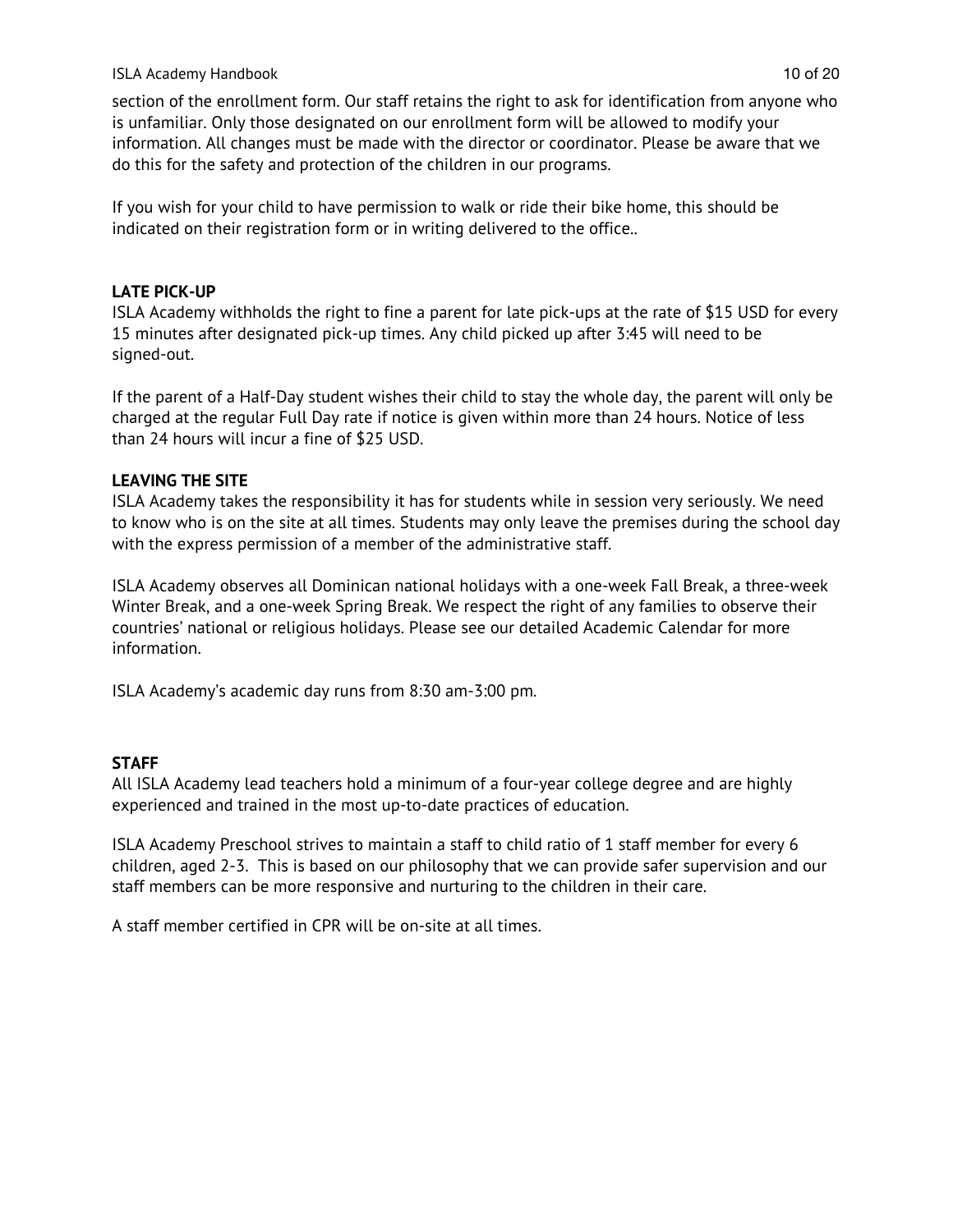#### ISLA Academy Handbook 11 of 20

#### **COMMUNICATION**

Open communication is very important to the success of your child's learning experience. Parents are welcomed visitors to our programs. Please check daily for posted email notices, flyers or other information. We welcome your feedback regarding our program at any time. We appreciate receiving suggestions, ideas, and comments on ways to improve our service to you and your family.

If for any reason you need to contact your child during the day, please contact the office. An ISLA staff member will be happy to relay the message. To decrease distractions during class periods, please avoid contacting your child, or your child's teacher directly during academy hours.

Academy-Wide (non-emergency) Information:

The ISLA Academy office communicates with parents in a number of ways:

- Email
- Telephone
- ISLA Academy website
- Parent orientation
- Notices sent home in child's backpack
- ISLA Academy's Facebook page

Child-Specific Information:

- Parent-teacher conferences are held three times per academic year. For each conference, the teacher prepares an evaluation for the purpose of sharing observations and documenting the development of each child. At the conference, teachers and parents will discuss the evaluation and your child's developmental progress. Please note that all Preschool students who attend less than a full week forfeit written reports, but will still receive a parent conference.
- If, at any time, you have special concerns, please feel free to contact your child's teacher. Use email, send a note, or call the office and leave a message. During class hours, teachers cannot accept phone calls or respond to text messages.
- If you wish to talk to the teacher at length, you may email the teacher and, if needed, arrange a time to meet in person or over the phone.
- Please communicate to the teacher about any changes at home or within the family (i.e., parents on a trip, family member in the hospital, sick grandparent). These changes can affect your child's behavior, and it is useful for staff to be aware of these developments.
- If your child is going to be absent for any reason, please let the office know.

#### **ADMISSIONS**

Children who are 2- 18 years of age are eligible to enroll at ISLA Academy. Admission requirements and enrollment procedures are as follows:

1. Classes are filled on a first-come/first-served basis according to the date of enrollment. The classroom teacher and/or the director set the date of enrollment after registration materials are completed and registration fees are paid.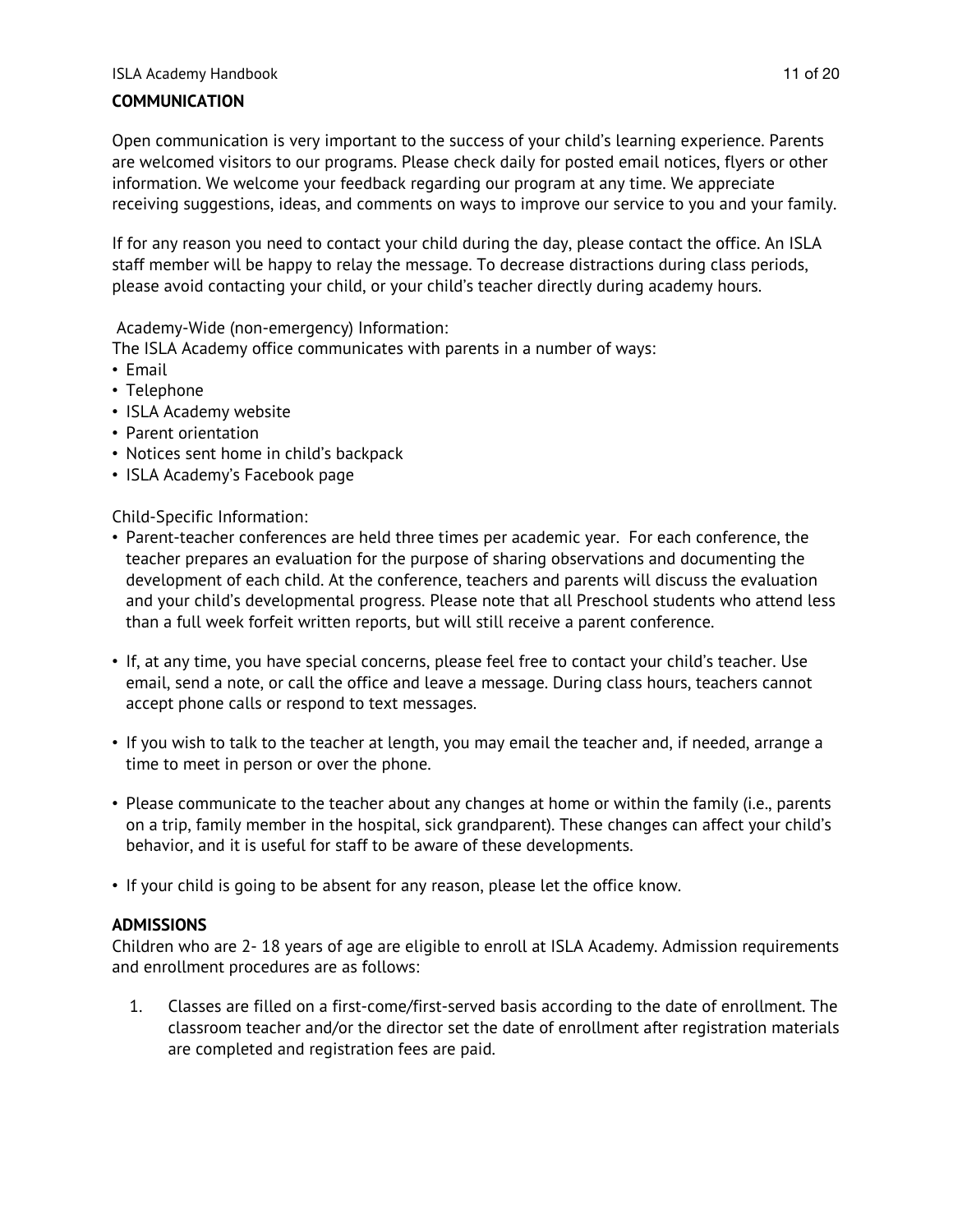ISLA Academy Handbook 12 of 20

- 2. If a class is full, children's names will be placed on a waiting list to fill vacancies as they occur.
- 3. Children are admitted regardless of race, creed, color, sex, national origin or religion.
- 4. Prior to admissions, all potential students must complete a pre-assessment with our admissions director and/ or lead teacher. Parents must also complete an intake interview.
- 5. ISLA Academy has a rolling registration policy based on availability.

#### **ENROLLMENT AND WITHDRAWAL PROCEDURES**

Admissions Process

1. In order to receive grade placement for your child/children from our Admissions team, please submit the following:

- US \$10 application fee (non-refundable)
- Completed ISLA Academy Registration Form
- Most recent school reports
- Any records of learning support and/or behavioral issues
- A handwritten essay explaining why the applicant would like to be an ISLA Academy student (if applicable)
- 2. All applicants will be asked to participate in a interview with our Admissions team. This interview will be scheduled after all the above documents have been received.
- 3. If we believe ISLA Academy is the right fit for you and your family, you will receive a conditional acceptance letter. To accept, please submit the following:
	- Registration fee (non-refundable)
	- Up-to-date vaccination records
	- Permission to Administer Medicine form (if applicable)

4. Once payment and documentation have been completed, you will receive an official acceptance letter and tuition invoice.

#### Withdrawal Process

No official school reports or transcripts will be released until all accounts are paid in full. Please notify the office in writing of your intention to withdraw. ISLA Academy withholds the right to charge a US\$500 withdrawal fee. Parents should understand that withdrawing without sufficient notification may disrupt your child's education, as time must be allotted for requesting transcripts and finalizing all documentation.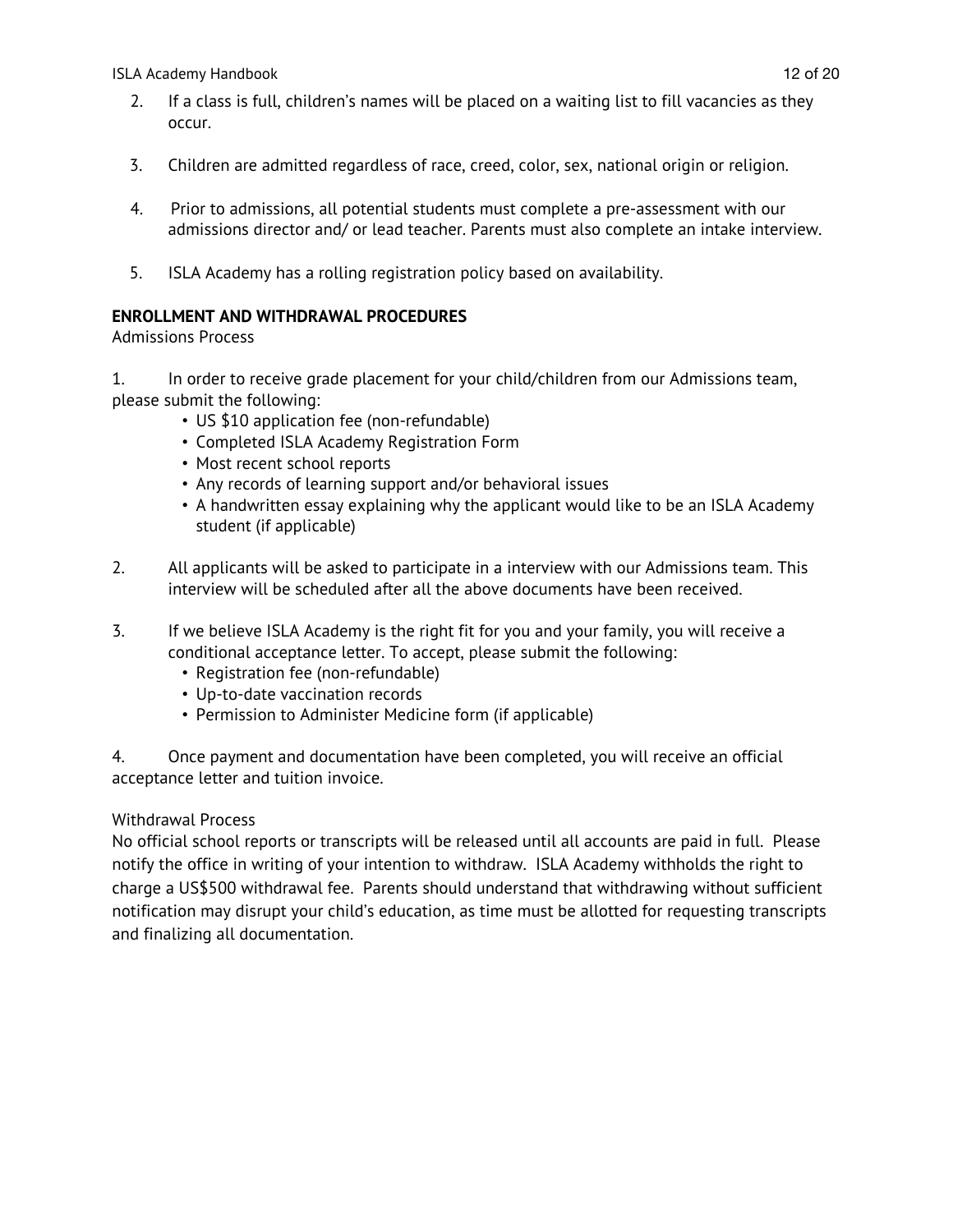#### **MIXED GRADE CLASSROOMS**

ISLA Academy believes that mixed-age classrooms build community. Learning to work with people of different ages and abilities is what life is all about. Classrooms are great places to start.

A mixed-age classroom:

- builds community. Cooperative, community learning flourishes in mixed-age, multi-ability classrooms.There is less competition and a greater feeling of family.
- lets students be well known. Teachers get to know each student's strengths and challenges more deeply than they can in a single year – leading to better informed and more effective teaching strategies.
- saves time. Teachers spend less time each new school year getting to know their new class as they already know half of their students. Classroom routines are modeled by the older students and so are quickly mastered by the new students. This means more time for higher level learning.
- lets kids work at their own level. Mixed-age classes give students broader academic opportunities.
- lets kids be leaders and mentors. Older students learn a lot from helping, teaching and nurturing younger children.
- lets students stretch and accomplish more. Younger children observe and join in more complex activities with their older peers.

| Phase                              | Grade (US System)         | Age at Entry (Before Nov 1) |
|------------------------------------|---------------------------|-----------------------------|
| Preschool                          | Preschool                 | $2 - 3$                     |
| Phase 1                            | Pre-Kinder & Kindergarten | $4 - 5$                     |
| Phase 2                            | 1st grade & 2nd grade     | $6 - 7$                     |
| Phase 3                            | 3rd grade & 4th grade     | $8 - 9$                     |
| Phase 4                            | 5th grade & 6th grade     | $10 - 11$                   |
| Phase 5                            | 7th grade & 8th grade     | $12 - 13$                   |
| Phase 6                            | 9th grade & 10th grade    | $14 - 15$                   |
| Phase 7<br>11th grade & 12th grade |                           | $16 - 17$                   |

#### **GRADE PLACEMENT**

Please note that grade placement is not based on age alone. Prior educational experience, knowledge base and level of English are all contributing factors when considering grade placement for all incoming students.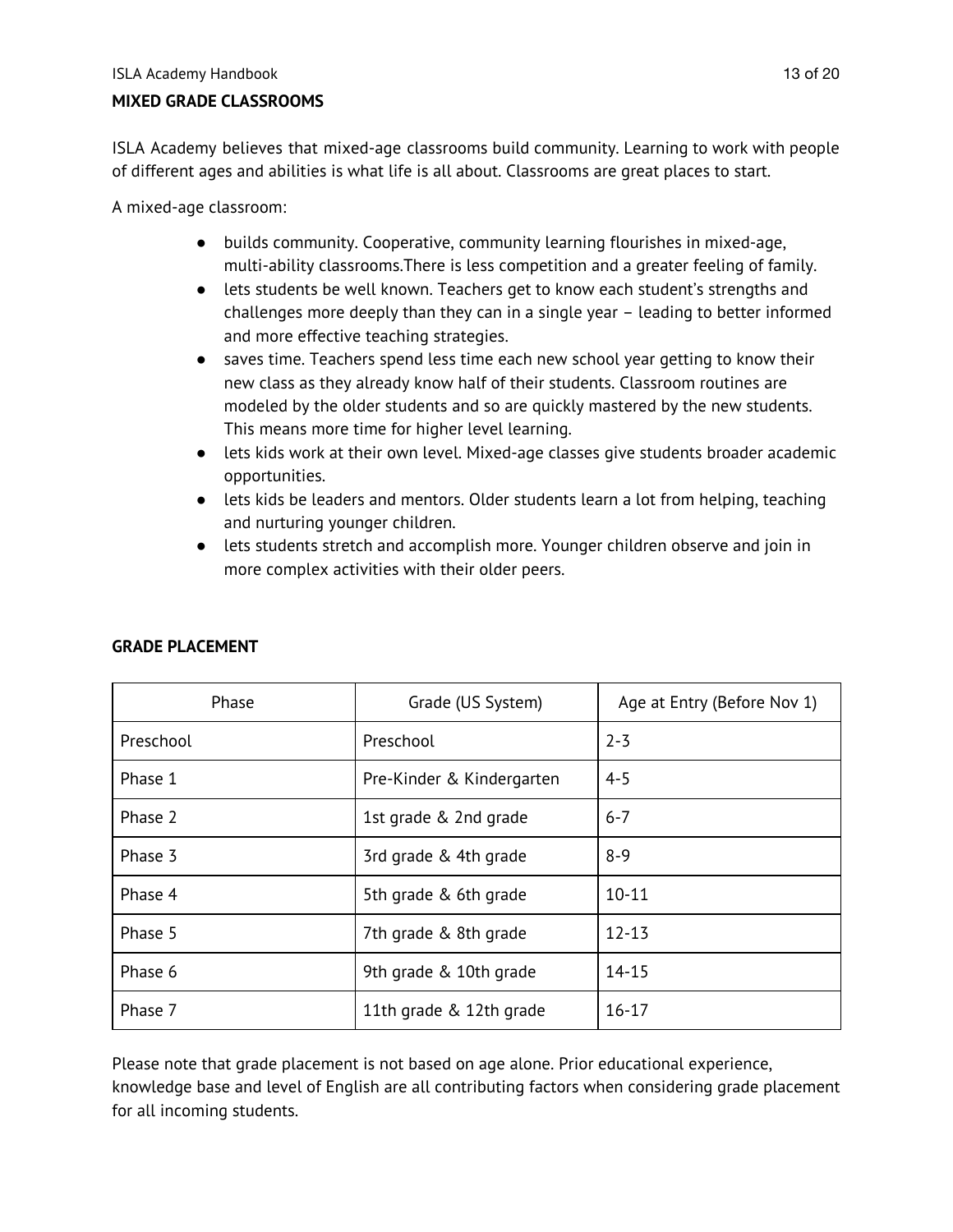#### **SHORT-TERM ENROLLMENT**

Short-term enrollment is classified as any enrollment less than 5 months of the academic year. Admission of short-term students is determined on a case by case basis. Credits can not be awarded for short-term students, unless approved prior to the beginning of the enrollment.

#### **ACCOUNTING POLICIES AND PROCEDURES**

Tuition: All families who pay the full amount due for the academic year are eligible to receive a 5% discount on tuition. All younger siblings after the first child will receive a 10% discount on tuition. Alternatively, families may pay in 10 fixed monthly installments, from September through June. This amount is fixed, and not based on the actual number of school days in the month. For students who arrive after the start of the academic year, the first month's payment will billed as the lesser of either a month's normal tuition or a pro-rate calculated as follows:

Registration fees: Registration fees are paid yearly, but can be waived each year via pre-registration. The fee must be paid in full prior to the first day of classes. Registration fees are non-refundable. The full registration fee is due for enrollment periods of more than half the academic year. The registration will be divided in half for all enrollments less than half the academic year.

Pre-registration fees: Pre-registration fees are based on two monthly installments of a student's tuition. The first payment is due by March 31, and the second is due by April 30. This pre-registration payment waives the yearly registration fee, and is credited towards May and June of the current academic year. A family may also choose to pay the full year in advance during this period.

Late Payments: Payments not made by the 10th day of each month will incur a fee of \$10. An additional \$10 fee will be added for every 10-day period of non-payment. Repeated late payments may result in your child being dropped from the program. To re-register, an additional re-registration fee of \$100 must be paid.

Withdrawal fee: \$500 withdrawal fee will be applied to students leaving before the end of the academic year.

Refunds: No refunds or credits will be issued for any month to anyone withdrawing once the month has started or for time missed for personal reasons. For payments that have been made in advance, a full refund will be issued for all full, remaining months, after the withdrawal . All application, registration, and pre-registration fees are non-refundable.

Lunches: Lunch refunds can be credited for any months that have not yet begun. Meals remaining on lunch cards can be credited to future lunches.

#### **DRESS CODE**

At ISLA Academy we want our students to be cool and comfortable. We politely ask all students, parents and visitors to be sensible and to use discretion with attire so that we respect everyone. Overly revealing, obscene, or offensive clothing is not permitted.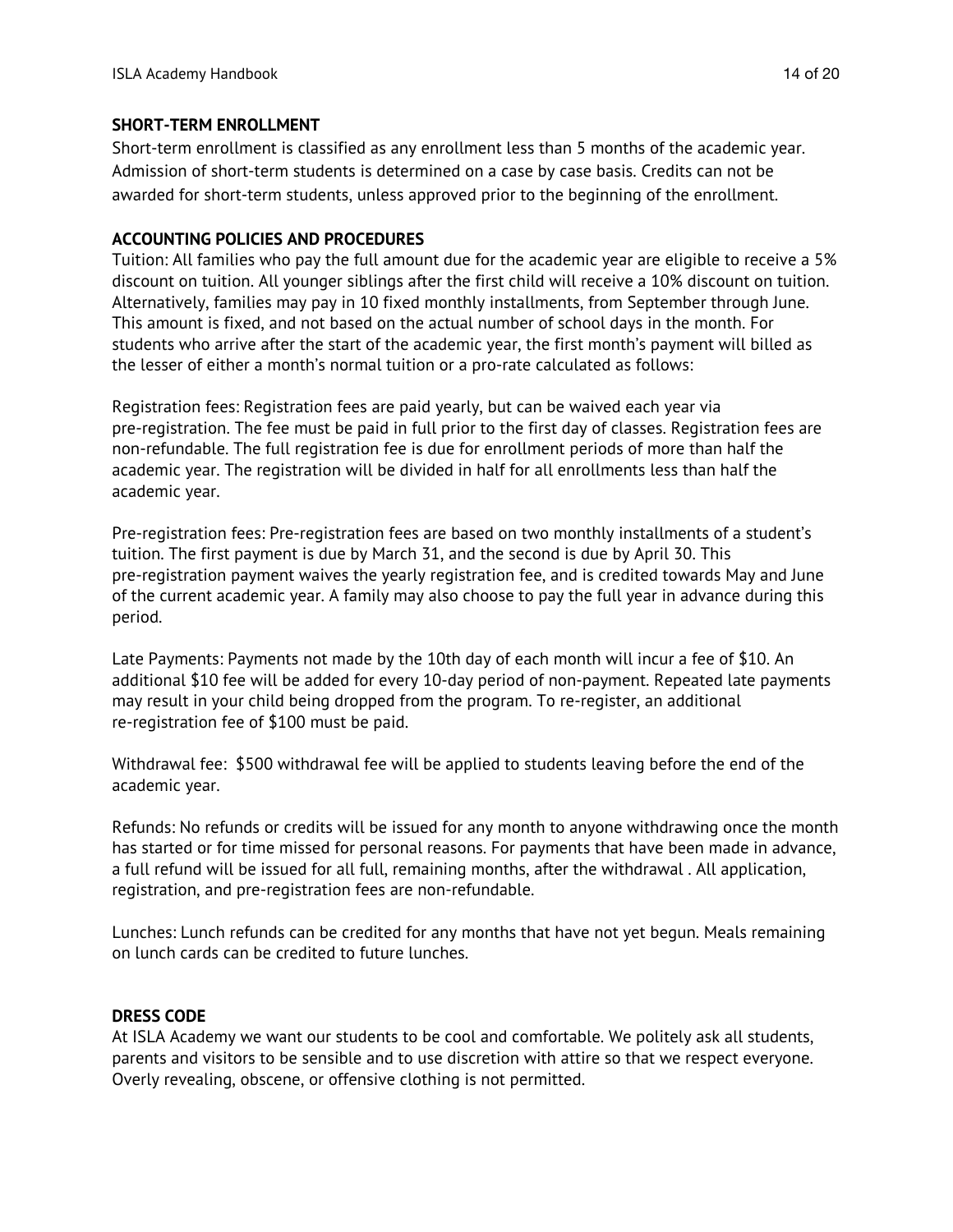#### **MEALS AND SNACKS**

ISLA Academy offers cafeteria-style, healthy lunches. We believe that healthy bodies encourage healthy minds. In our efforts to lessen our environmental impact, we strive to primarily use locally grown produce and products, even fruits and veggies from our very own ISLA garden.

Menus are posted quarterly on the ISLA website.

#### PAYMENT PLANS Full year: \$600 (September) Bi-annual: \$315 (September and February) Monthly: \$65 (September-June)

Alternatively, 10 or 20-meal cards may be purchased throughout the academic year, at \$4 per lunch. Lunch cards will be issued and invoiced automatically when no lunches remain.

For students who bring their own lunch, we encourage parents to send foods high in nutrients (the more color the better!), and low in sugar. Additionally, ISLA Academy strongly promotes packing a waste-free lunch, by packing your child's food in reusable containers. Due to limited refrigerator space, student lunches and drinks cannot be stored in the ISLA refrigerator. For any items that need to be kept cool, please pack an ice pack.

Water coolers will be accessible to students throughout the day. Students are required to bring their own reusable water bottles.

A nutritious morning snack is provided to all Preschool and Phase 1 students. A variety of healthy snacks will be available at designated times at the campus canteen for a small fee. For families who bring their own snacks, reusable containers are strongly encouraged. If you would like some suggestions of healthy options, please speak with a member of our administrative team or visit our ISLA Academy Pinterest board "healthy + yummy".

| Feature          | Minimum<br>Recommended         | Preferred                      | <b>Rationale for Recommendation</b>                                                                                                    |
|------------------|--------------------------------|--------------------------------|----------------------------------------------------------------------------------------------------------------------------------------|
| <b>Processor</b> | Intel Core i3<br>(Windows/Mac) | Intel Core i5<br>(Windows/Mac) | The latest Windows operating<br>systems and applications written for it<br>will require advanced processors to<br>be used effectively. |
| <b>Memory</b>    | AGB                            | 8 <sub>GB</sub>                | Memory demands for Windows will<br>require at least 4 gigabytes (GB) of<br>memory.                                                     |
| <b>Hard disk</b> | 500 GB                         | 1 TB(1000 GB)                  | This allows for storing of files from<br>classes on the computer. A backup                                                             |

#### **MINIMUM TECHNOLOGY REQUIREMENTS (Phases 3-7)**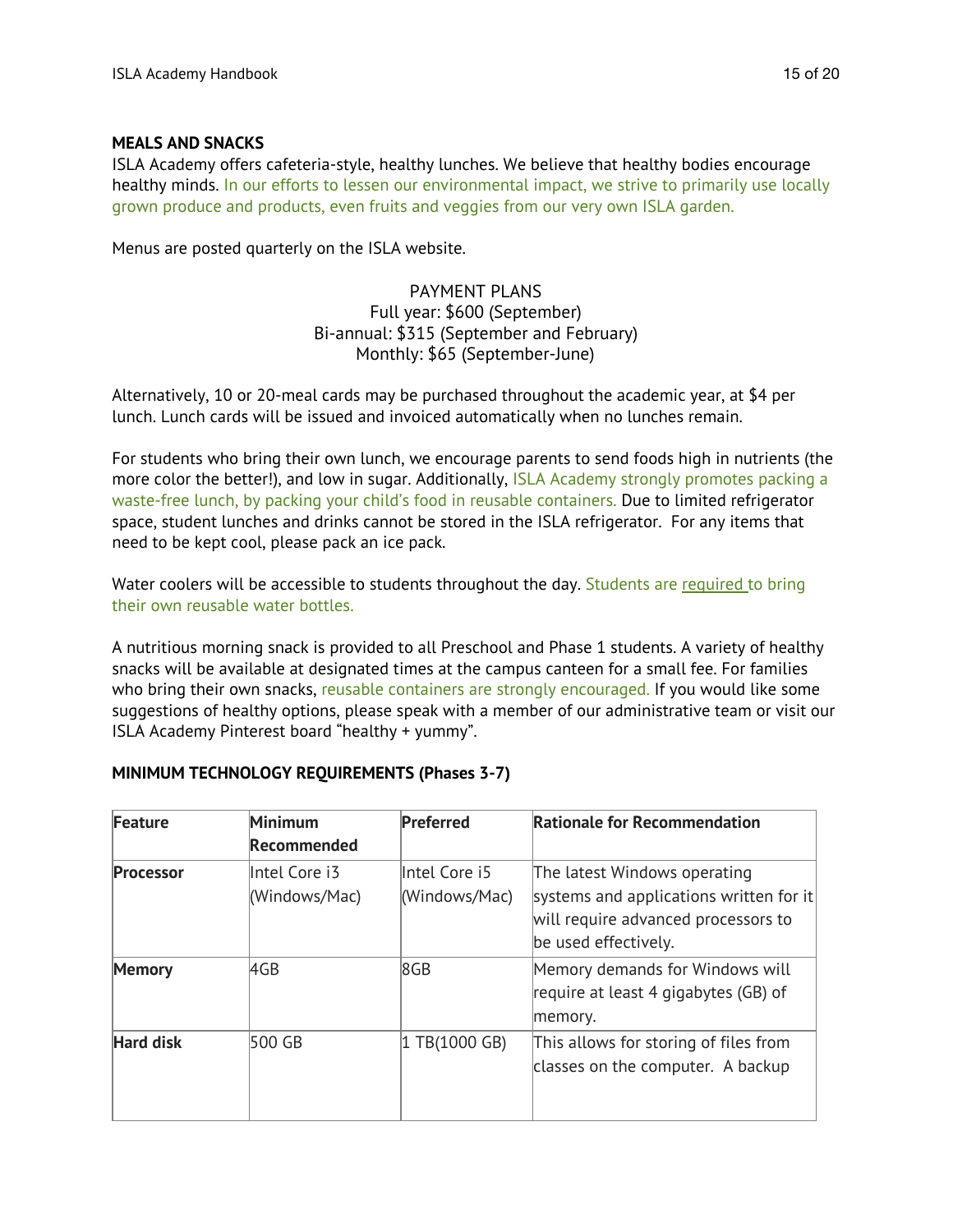|                                               |                                                                                                          |                                                                                     | solution is also recommended for<br>storage.                                                                                                                                                                                                                  |
|-----------------------------------------------|----------------------------------------------------------------------------------------------------------|-------------------------------------------------------------------------------------|---------------------------------------------------------------------------------------------------------------------------------------------------------------------------------------------------------------------------------------------------------------|
| <b>Wireless</b>                               | Intel 6205 wireless<br>cards, or equivalent<br>with 802.11b/g/n -<br>Windows<br>Airport Extreme -<br>Mac | Intel 6205<br>equivalent with<br>$802.11n -$<br>Windows<br>Airport Extreme -<br>Mac | To facilitate watching videos at the<br>wireless cards, or best quality, speed, and without<br>interruption, we really recommend<br>802.11n wireless.                                                                                                         |
| <b>Screen</b>                                 | 13 inches or min.                                                                                        | 13 inches or                                                                        | Testing software requires a minimum                                                                                                                                                                                                                           |
| size/resolution                               | 1024 x768                                                                                                | better                                                                              | screen size of 13 inches to support a<br>minimum resolution of 1024 x768.                                                                                                                                                                                     |
| <b>Video RAM</b>                              | 512 MB                                                                                                   | 1 GB                                                                                | Windows will require a more powerful<br>graphics card.                                                                                                                                                                                                        |
|                                               | <b>Operating system Windows 7/8.1/10</b><br>or Mac OS 10.6* or<br>Higher                                 | Windows<br>7/8.1/10 or Mac<br>OS 10.6* or<br>Higher                                 | Windows is the preferred operating<br>system on campus for students<br>*If you wish to use an Apple machine,<br>extra steps and cost may be necessary<br>to install Windows alongside the Mac<br>OS as some applications do not have<br>a Mac OS counterpart. |
| Battery Hardware 6 Cell Battery<br>(optional) |                                                                                                          | 9 Cell Battery                                                                      | 9 cell batteries provide optimum life<br>for the laptop when students are in<br>classes for long periods of time                                                                                                                                              |
| <b>Battery &amp; Power</b>                    | 4 hour battery $& a$                                                                                     |                                                                                     | 8 hour battery & Students are expected to bring their                                                                                                                                                                                                         |
| Adapter                                       | power adapter                                                                                            | two power                                                                           | laptops with them to class. A fully                                                                                                                                                                                                                           |
| (required)                                    |                                                                                                          | adapters                                                                            | charged battery and spare power<br>adapter are strongly recommended.                                                                                                                                                                                          |
| <b>Software</b>                               | Microsoft Office,<br>Anti-Virus Software                                                                 | Microsoft Office,<br>Anti-Virus<br>Software                                         | Every laptop should have anti-virus<br>software for protection in addition to<br>all the latest security patches                                                                                                                                              |
| <b>Warranty</b>                               | 4 Year Limited<br>Warranty                                                                               | 4 Year Warranty<br>with Complete<br>Care                                            | The warranty will cover the hardware<br>in the laptop for 4 years in the case of<br>any problems. Complete care covers<br>accidental damage as well as<br>defective parts.                                                                                    |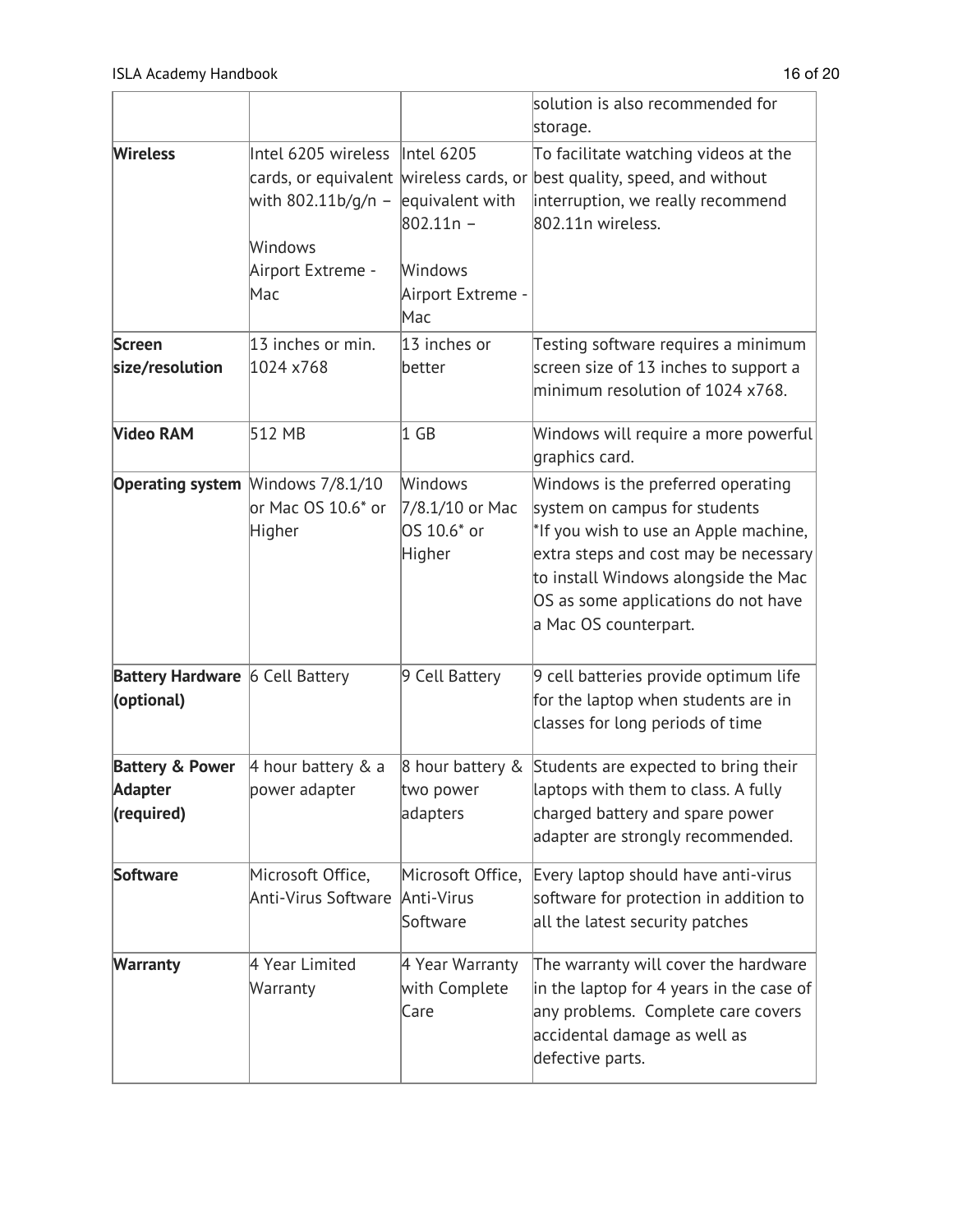#### **HEALTH/SAFETY GUIDELINES, ILLNESS AND EXCLUSION, AND MEDICATION POLICY**

All children and staff stay healthier when sick persons stay at home. We will contact parents or another designated adult if your child develops symptoms of illness while in class. We will isolate your child in a comfortable, supervised place until he/ she can be picked up.

If one or more of the following symptoms is present in your child, we will call you to pick up your child:

- temperature higher than 100 degrees F/ 37.8 degrees C
- loss of appetite
- nausea or vomiting
- red, pink, or crusted eyes
- stomachache
- earache
- diarrhea
- rash/ infection of skin
- pale or flushed face
- headache
- thick or greenish mucus from nose
- cough
- loss of energy/ decrease in activity/ falling asleep
- sore throat

Parents must notify the office immediately if their child is diagnosed with any communicable diseases including strep throat, pink eye, lice, pinworms, etc. The notification is important so that ISLA Academy can inform the parents within your child's classroom to be on the lookout for symptoms.

In order to ensure the health and safety of all, employees who work directly with children will follow required procedures to prevent the spread of exposure to disease:

- Wearing gloves when handling or cleaning body fluids, such as after wiping noses, mouths, or tending sores
- Specifying that an employee with open wounds and/or any injury that inhibits hand washing, such as casts, bandages, or braces, must not prepare food or have close contact with children in care
- Removing gloves and washing hands immediately after each task to prevent cross-contamination to other children
- Excluding the employee from direct care when the employee has signs of illness

Up-to-date immunization information is required at the time of enrollment. While ISLA Academy does not require students to have received a full immunization schedule, we do ask to keep all records or non-records on file.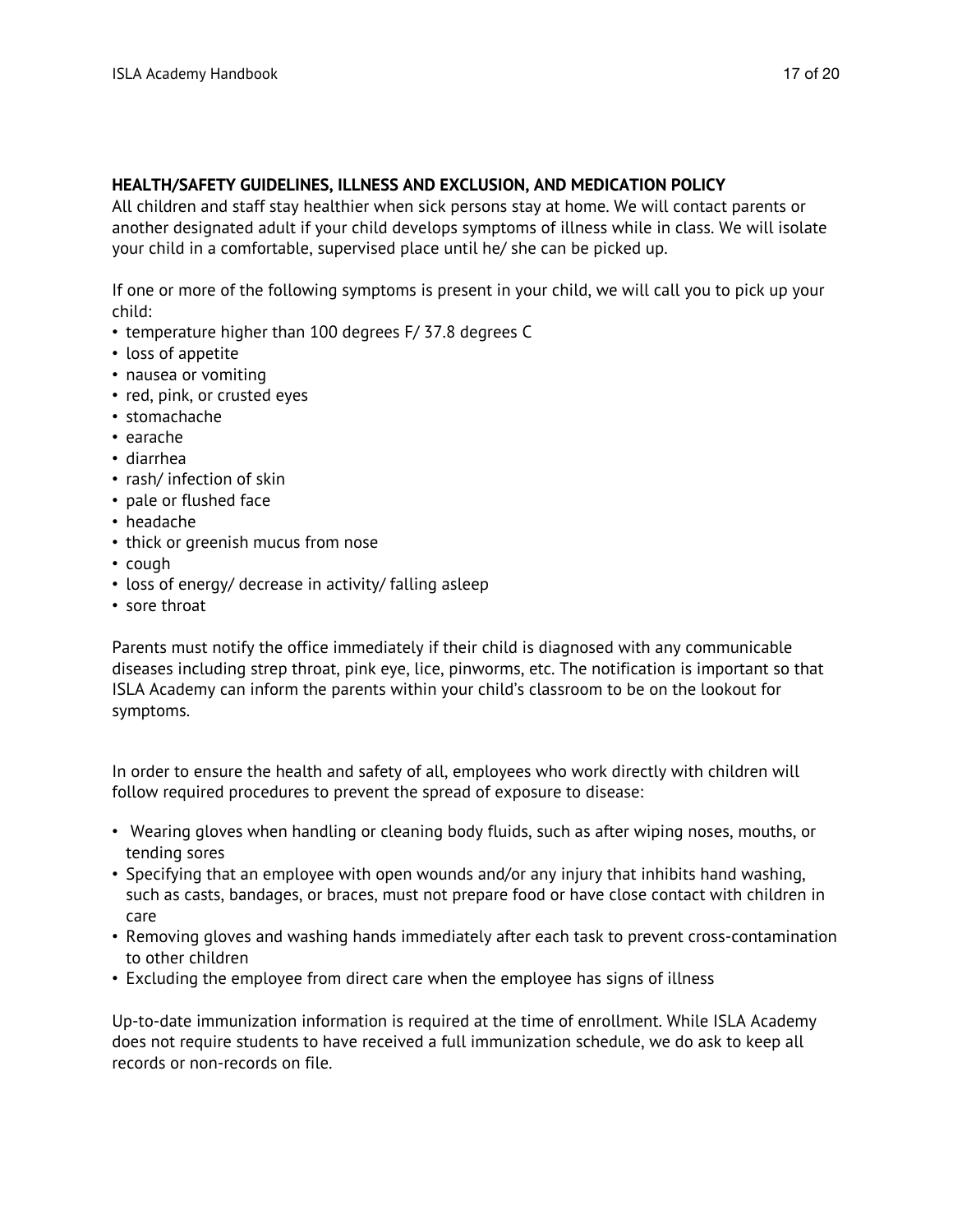#### ISLA Academy Handbook 18 of 20

Prescription medications will not be administered unless a *Permission to Administer Medicine* form has been filled out. All medication must be in the original container and a medication form must be completed.

In addition to a full first-aid kit, some non-prescription medications are kept on hand. Parents will always be consulted before administering any non-topical, non-prescription medication.

#### **ACCIDENT OR MEDICAL EMERGENCY**

Our staff make sure your child's safety is their number one priority. Should your child need medical attention, a staff member will try to notify the parents immediately. Parents are asked to notify the director immediately of any change of address or telephone numbers. If parents or emergency contact cannot be reached, the director has the authority to seek medical attention at the parent's expense.

All serious accidents will be reported by a staff member on an Incident Report Form and kept on file at ISLA Academy.

If the situation is a major medical emergency, an ISLA Academy staff member will directly transport the child to the hospital and continue trying to make contact with the child's parents.

#### **EPI-PENS**

Parents of children with severe allergies (especially those with a predisposition to anaphylactic shock) which require treatment with antihistamines or the use of an Epipen are requested to provide an Epipen for their child. For smaller children, it can be stored properly in the first aid clinic with a signed letter of consent for the administration of treatment. Parents of such children may be required to accompany their child on field study trips or visits depending on the severity of the case.

#### **EMERGENCY PREPAREDNESS PLAN**

Staff members are trained in basic emergency procedures. Necessary responses to issues regarding natural disasters (floods, earthquakes, hurricanes, etc.) and fire escape routes are addressed in staff training. Regular fire drills and periodic earthquake drills are conducted on site. At all times, we will place an emphasis on keeping children safe.

If the weather begins to worsen during a day in which there is a hurricane or flood warning, we will ask you to pick up your child as soon as possible so you and our staff may get home safely.

#### **PERSONAL PROPERTY AND LOST AND FOUND**

Everyone is expected to take responsibility for looking after their own property. All personal items should be clearly labeled with your child's name. Items of significant monetary or personal value should not be brought into the Academy.

- Students must not interfere with other students' property in any way.
- If there is any damage/theft of property, it should be reported promptly to a teacher.

Items that are lost will be placed in a lost and found area. If items are not claimed by the end of the school term, they will be donated to local charities. Please remember we are not responsible for lost, misplaced or stolen items.

#### **SCHOLARSHIP INFORMATION**